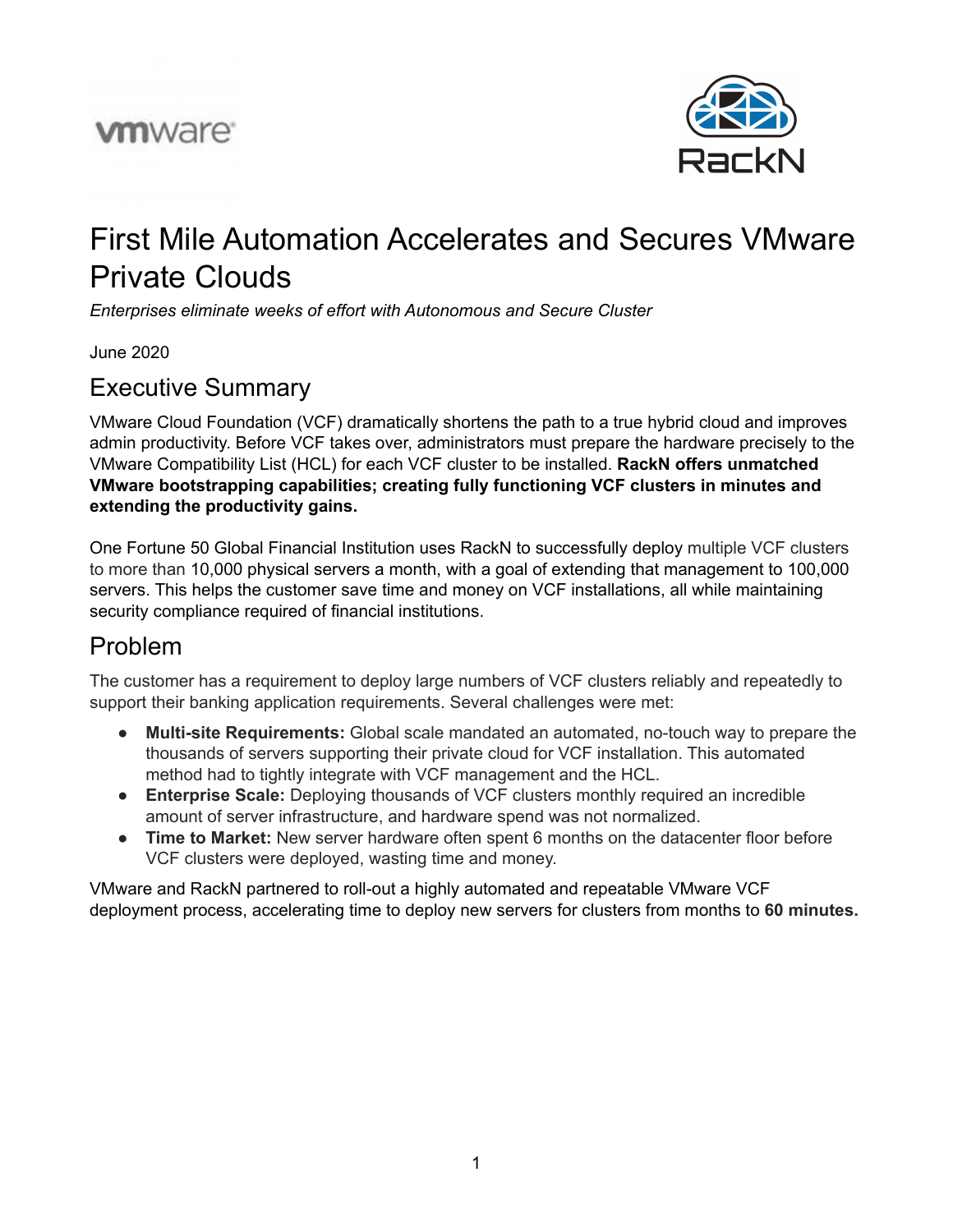## Solution

RackN eliminates manual steps to fully automate VMware infrastructure from bare metal. The solution uses the VMware Hardware Compatibility List (HCL) to create automation and eliminates weeks of onboarding effort for new clusters. This enterprise solution achieves scale and multisite demands as well as achieves requirements outlined by VMware Hardware compatibility, VCF compliance for hardware configuration and VMare Cloud Foundation.

The solution provides a full lifecycle management of the hardware platform with complete customization of vSphere ESXi in preparation for VCF HCL conversions. All entirely delivered with minimal training and deployable within hours.



### Key Features

The enterprise client has specific requirement enterprise scale requirements which are standard in the RackN offering.

- vSphere functional within 60 minutes from first boot
- Achieve a cadences of 30 racks per week with 100,000+ server scale
- Roll-out with zero human touch to multiple sites across globe
- Support multi-vendor, heterogeneous environments to enable flexibility
- Run validation and compliance checks as well as security features such as certificate management for TLS, enforce and generate passwords words and patch configurations
- Meet pre-specified ingest from Bill of Materials (BoM)
- Deliver complete Infrastructure as Code

## Achieving & Measuring Success

The financial institution reports wins in time, security/compliance and financial. Repeat automation brings forth targets for deal configurations and ushers in CIDC best practices.

- **Financial:** Millions saved by controlling 1 specification across multiple vendors
- **Security:** Automating security settings, reducing human touch and deep validation of the solution.